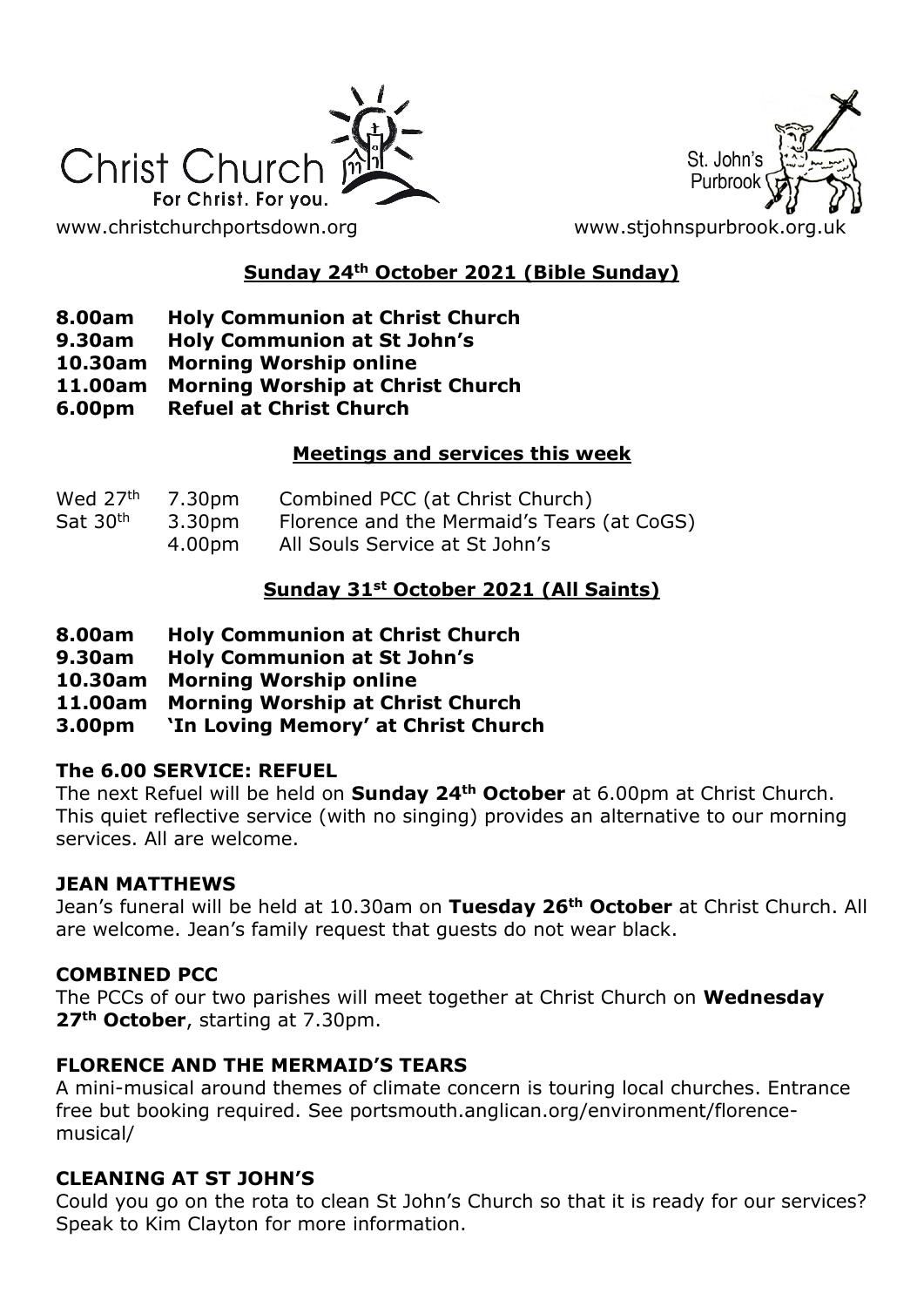## **SERVICES OF REMEMBRANCE**

Two services to remember loved ones whom we have lost: **Saturday 30th October** 4.00pm: All Souls Service at St John's **Sunday 31st October** 3.00pm: 'In Loving Memory' at Christ Church

### **NEW WINE CELEBRATION**

**Sunday 7th November** at the Church of the Good Shepherd in Crookhorn. Speaker: Tom Allsop of Catch the Fire, Three Rivers Church. Drinks served from 6pm with sung worship commencing at 6.30pm. Advance booking is required and this can be done at: https://bton.uk/nw2111

#### **REMEMBRANCE SUNDAY**

Services for Remembrance Sunday (**14th November**) will start at **10.30am** in both churches.

## **TEARFUND BIG QUIZ 2021**

#### **Saturday 20th November** 7.00 pm

Simon and Elizabeth Mitchell will once again be running the Tearfund big quiz night and would love as many of you as possible to join in. This year the intention is to run it in the Christ Church church building. Our aim is to have a fun social evening as well as raising money for Tearfund. If you would like to take part, please get in touch at simon@wardmitchell.co.uk . More details in October's Portsdown & Purbrook Post and on the Christ Church website.

#### **ADVENT @CHRIST CHURCH**

**Saturday 4th December** 1 till 3pm. Please bring your family, friends and neighbours for a relaxed social afternoon. Entertainment including the Pompey Pluckers and Gospel Road Community Choir; Refreshments and lots to do and make in the Children's Corner. We need contributions please for the Christmas Raffle and a Tombola stall. All items must be new and within date at Christmas. **Also needed: baskets for hampers** (in good condition please). Please bring to any service at Christ Church and give to Karina Golledge or Sheila Gill. Please do not leave anything at the back of the church. We look forward to seeing you.

#### **MATT GROVE**

Revd Matt is on leave from Monday 23rd October, returning to duty on Monday 8th November.

| <b>CONTACTS</b>     |                                            |  |  |
|---------------------|--------------------------------------------|--|--|
| Vicar               | Revd Andy Wilson (day off Monday)          |  |  |
|                     | vicar@christchurchportsdown.org            |  |  |
|                     | purbrookvicar@gmail.com                    |  |  |
| <b>Curate</b>       | <b>Revd Matt Grove</b> (day off Saturday)  |  |  |
|                     | matt.grove@christchurchportsdown.org       |  |  |
| Churchwarden        | <b>Stephen Anderson</b>                    |  |  |
| <b>CCP</b>          | stephen.anderson@christchurchportsdown.org |  |  |
| Churchwarden        | <b>Karina Golledge</b>                     |  |  |
| <b>CCP</b>          | thegolledges@btinternet.com                |  |  |
| Churchwarden        | <b>Bill Jeffery</b>                        |  |  |
| <b>SJP</b>          | purbrookchurch@gmail.com                   |  |  |
| <b>Hall Manager</b> | Jacqui Wilson                              |  |  |
| <b>CCP</b>          | hall.manager@christchurchportsdown.org     |  |  |
| Website             | <b>Matt Doe</b>                            |  |  |
|                     | webmaster@christchurchportsdown.org        |  |  |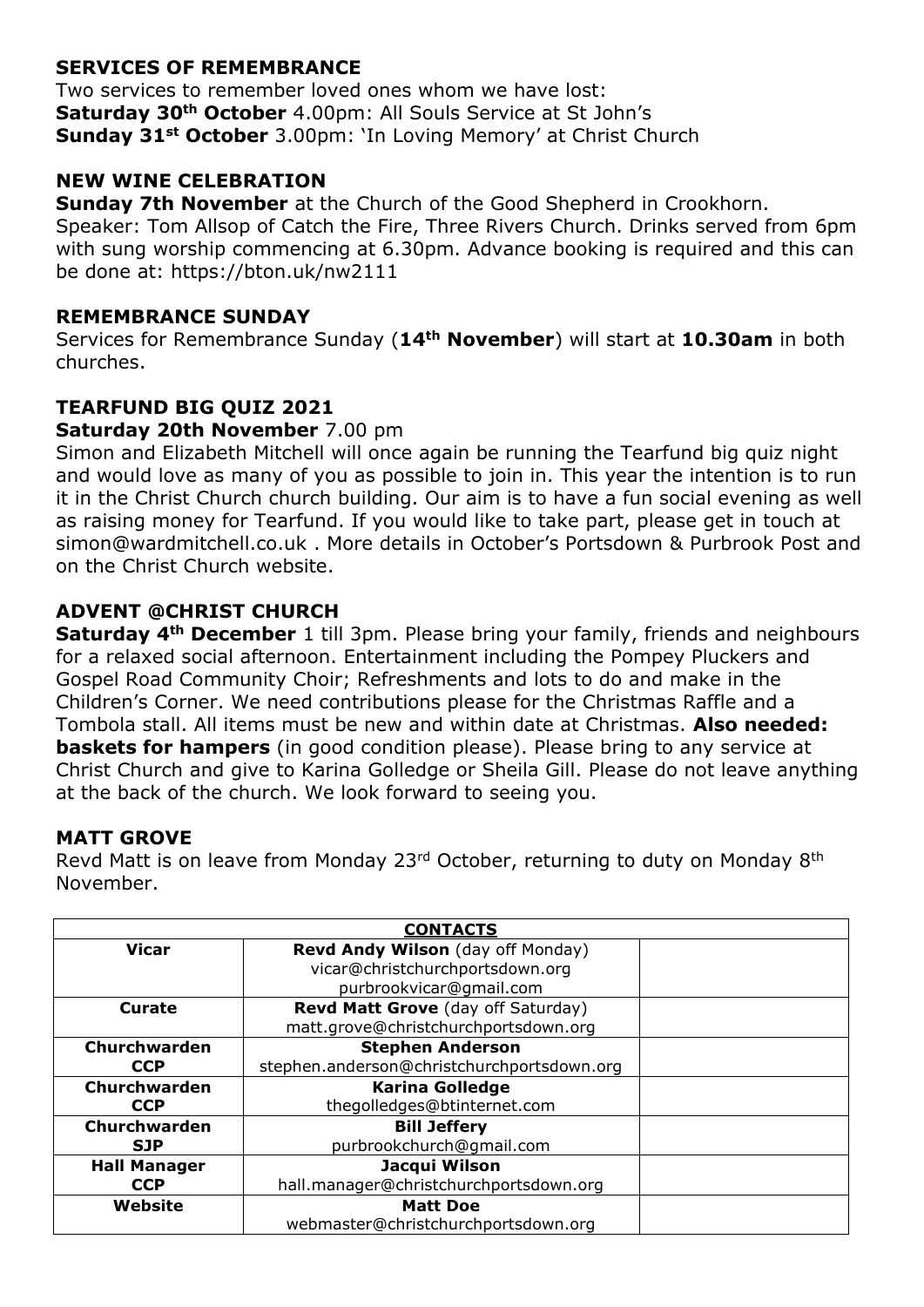### **Sunday 24 October 2021**

Bible Sunday

## **Collect**

Merciful God, teach us to be faithful in change and uncertainty, that trusting in your word and obeying your will we may enter the unfailing joy of Jesus Christ our Lord.

## **Isaiah 55.1–11**

**<sup>1</sup>** Ho, everyone who thirsts, come to the waters; and you that have no money, come, buy and eat! Come, buy wine and milk without money and without price. <sup>2</sup> Why do you spend your money for that which is not bread, and your labour for that which does not satisfy? Listen carefully to me, and eat what is good, and delight yourselves in rich food.  $3$  Incline your ear, and come to me; listen, so that you may live. I will make with you an everlasting covenant, my steadfast, sure love for David. 4 See, I made him a witness to the peoples, a leader and commander for the peoples.  $5$  See, you shall call nations that you do not know, and nations that do not know you shall run to you, because of the Lord your God, the Holy One of Israel, for he has glorified you. <sup>6</sup> Seek the Lord while he may be found, call upon him while he is near; <sup>7</sup> let the wicked forsake their way, and the unrighteous their thoughts; let them return to the Lord, that he may have mercy on them, and to our God, for he will abundantly pardon.  $8$  For my thoughts are not your thoughts, nor are your ways my ways, says the Lord. <sup>9</sup> For as the heavens are higher than the earth, so are my ways higher than your ways and my thoughts than your thoughts.  $10$  For as the rain and the snow come down from heaven, and do not return there until they have watered the earth, making it bring forth and sprout, giving seed to the sower and bread to the eater,  $11$  so shall my word be that goes out from my mouth; it shall not return to me empty, but it shall accomplish that which I purpose, and succeed in the thing for which I sent it.

*This is the word of the Lord. Thanks be to God.*

## **Psalm 19.7–14**

 $<sup>7</sup>$  The law of the Lord is perfect, reviving the soul; the testimony of the Lord is</sup> sure and gives wisdom to the simple.  $8$  The statutes of the Lord are right and rejoice the heart; the commandment of the Lord is pure and gives light to the eyes.  $9$  The fear of the Lord is clean and endures for ever; the judgements of the Lord are true and righteous altogether.  $10$  More to be desired are they than gold, more than much fine gold, sweeter also than honey, dripping from the honeycomb.  $11$  By them also is your servant taught and in keeping them there is great reward. <sup>12</sup> Who can tell how often they offend? O cleanse me from my secret faults! <sup>13</sup> Keep your servant also from presumptuous sins lest they get dominion over me; so shall I be undefiled, and innocent of great offence.  $14$  Let the words of my mouth and the meditation of my heart be acceptable in your sight, O Lord, my strength and my redeemer.